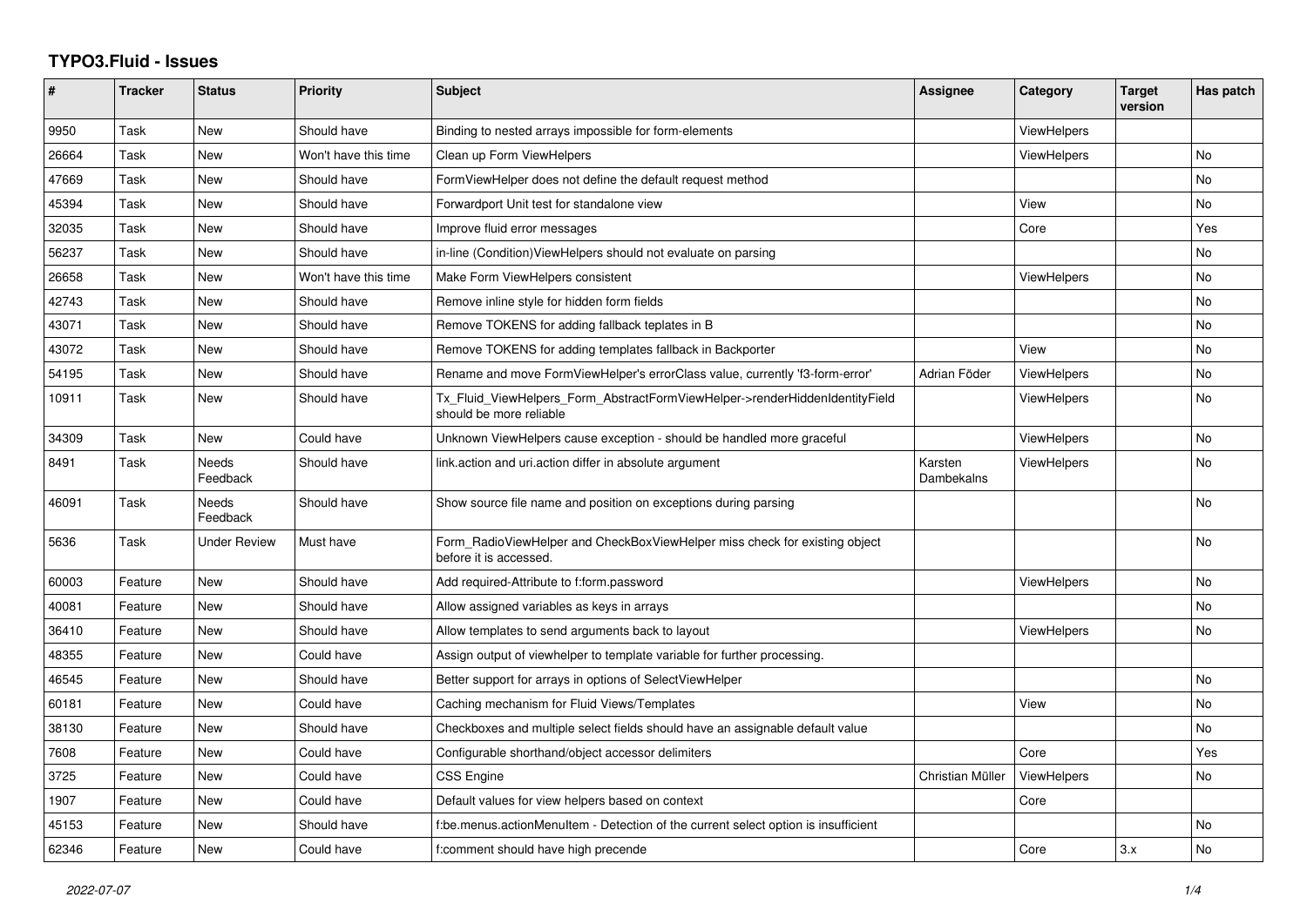| $\vert$ # | <b>Tracker</b> | <b>Status</b>            | <b>Priority</b> | <b>Subject</b>                                                                                              | <b>Assignee</b>        | Category           | <b>Target</b><br>version | Has patch |
|-----------|----------------|--------------------------|-----------------|-------------------------------------------------------------------------------------------------------------|------------------------|--------------------|--------------------------|-----------|
| 31955     | Feature        | New                      | Should have     | f:uri.widget                                                                                                |                        | Widgets            |                          | No        |
| 10472     | Feature        | New                      | Could have      | Fluid Standalone distribution                                                                               |                        | Core               |                          | No        |
| 4704      | Feature        | <b>New</b>               | Should have     | Improve parsing exception messages                                                                          |                        | Core               |                          |           |
| 37095     | Feature        | <b>New</b>               | Should have     | It should be possible to set a different template on a Fluid TemplateView inside an<br>action               | Christopher<br>Hlubek  |                    |                          | <b>No</b> |
| 51100     | Feature        | New                      | Must have       | Links with absolute URI should have the option of URI Scheme                                                |                        | ViewHelpers        |                          | No        |
| 30555     | Feature        | New                      | Could have      | Make TagBuilder more extensible                                                                             |                        | Core               |                          | No        |
| 42397     | Feature        | New                      | Should have     | Missing viewhelper for general links                                                                        |                        |                    |                          | No        |
| 36559     | Feature        | New                      | Could have      | New widget progress bar                                                                                     |                        |                    |                          | Yes       |
| 60271     | Feature        | New                      | Should have     | Paginate viewhelper, should also support arrays                                                             |                        |                    |                          | No        |
| 39936     | Feature        | New                      | Should have     | registerTagAttribute should handle default values                                                           |                        | ViewHelpers        |                          | <b>No</b> |
| 33215     | Feature        | New                      | Should have     | RFC: Dynamic values in ObjectAccess paths                                                                   |                        |                    |                          | <b>No</b> |
| 9514      | Feature        | New                      | Should have     | Support explicit Array Arguments for ViewHelpers                                                            |                        |                    |                          |           |
| 51277     | Feature        | New                      | Should have     | ViewHelper context should be aware of actual file occurrence                                                |                        |                    |                          | <b>No</b> |
| 9005      | Feature        | Accepted                 | Could have      | Fluid Template Analyzer (FTA)                                                                               | Sebastian<br>Kurfuerst |                    |                          |           |
| 5933      | Feature        | Accepted                 | Should have     | Optional section rendering                                                                                  | Sebastian<br>Kurfuerst | ViewHelpers        |                          | <b>No</b> |
| 3291      | Feature        | <b>Needs</b><br>Feedback | Should have     | Cacheable viewhelpers                                                                                       |                        |                    |                          | <b>No</b> |
| 45345     | Feature        | Needs<br>Feedback        | Should have     | Easy to use comments for fluid that won't show in output                                                    |                        |                    |                          |           |
| 33394     | Feature        | Needs<br>Feedback        | Should have     | Logical expression parser for BooleanNode                                                                   | <b>Tobias Liebig</b>   | Core               |                          | <b>No</b> |
| 8989      | Feature        | Needs<br>Feedback        | Could have      | Search path for fluid template files                                                                        |                        | View               |                          | <b>No</b> |
| 46257     | Feature        | <b>Under Review</b>      | Should have     | Add escape sequence support for Fluid                                                                       |                        | Core               |                          | No        |
| 43346     | Feature        | <b>Under Review</b>      | Should have     | Allow property mapping configuration via template                                                           | Karsten<br>Dambekalns  | <b>ViewHelpers</b> | 2.1                      | No        |
| 52640     | Feature        | <b>Under Review</b>      | Should have     | Create an UnlessViewHelper as opposite to the IfViewHelper                                                  | Marc Neuhaus           |                    |                          | No        |
| 49756     | Feature        | <b>Under Review</b>      | Should have     | Select values by array key in checkbox viewhelper                                                           |                        |                    |                          | No        |
| 28554     | Bug            | New                      | Should have     | (v4) implement feature flag to disable caching                                                              |                        |                    |                          | <b>No</b> |
| 28550     | Bug            | New                      | Should have     | (v4) make widgets cacheable, i.e. not implement childnodeaccess interface                                   |                        |                    |                          | <b>No</b> |
| 28552     | <b>Bug</b>     | New                      | Should have     | (v5) write ViewHelper test for compiled run; adjust functional test to do two passes<br>(uncached & cached) |                        |                    |                          | No        |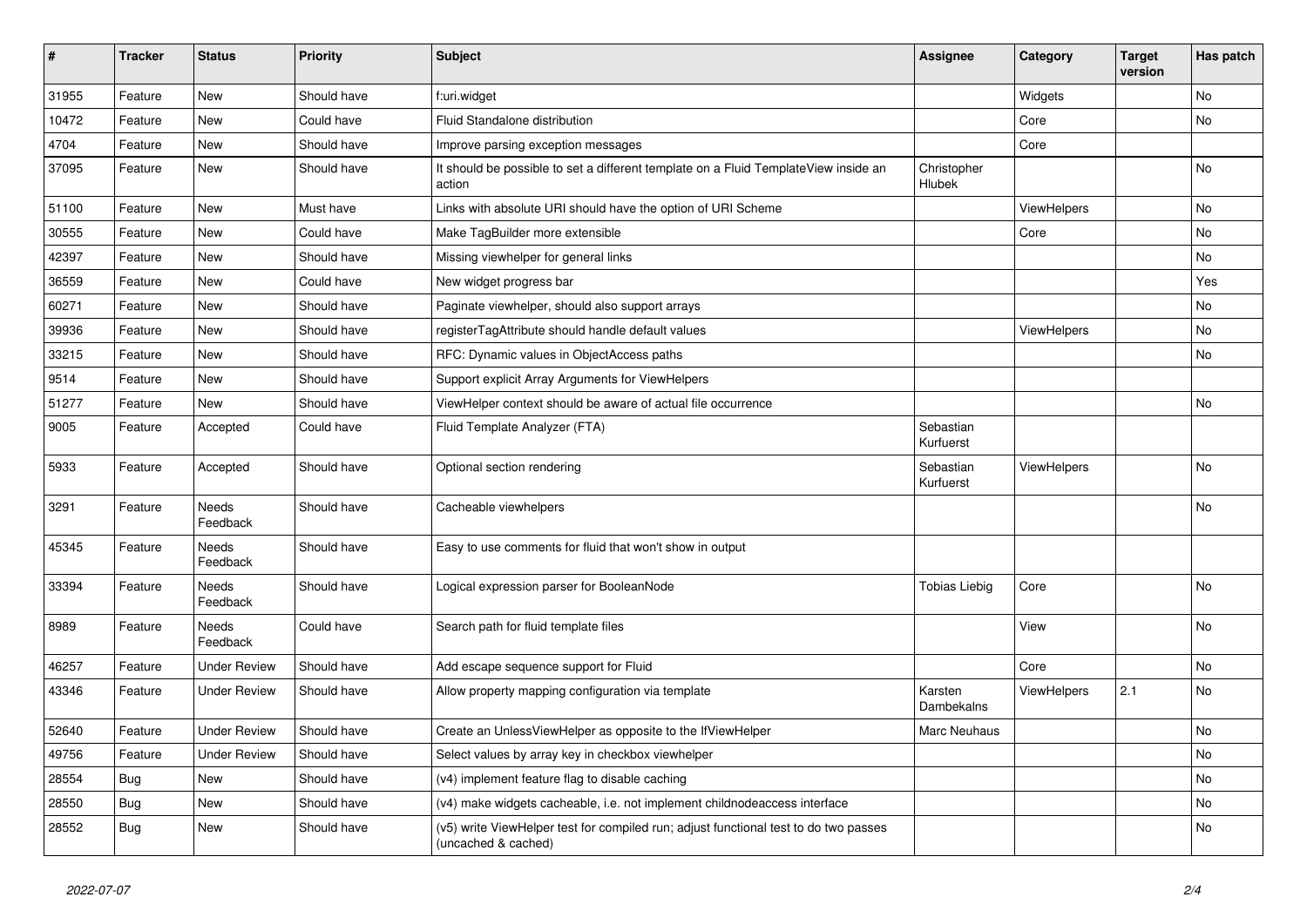| ∦     | <b>Tracker</b> | <b>Status</b>     | <b>Priority</b> | <b>Subject</b>                                                                            | <b>Assignee</b>             | Category    | <b>Target</b><br>version | Has patch |
|-------|----------------|-------------------|-----------------|-------------------------------------------------------------------------------------------|-----------------------------|-------------|--------------------------|-----------|
| 12863 | Bug            | New               | Should have     | Attributes of a viewhelper can't contain a '-'                                            | Sebastian<br>Kurfuerst      | Core        |                          | No        |
| 30937 | Bug            | New               | Should have     | CropViewHelper stringToTruncate can't be supplied so it can't be easily extended          |                             | ViewHelpers |                          | Yes       |
| 54284 | Bug            | New               | Should have     | Default Option for Switch/Case VH                                                         |                             | ViewHelpers |                          | No        |
| 13045 | Bug            | New               | Should have     | Entity decode of strings are different between if-conditions and output of variable       |                             |             |                          |           |
| 49600 | Bug            | New               | Should have     | f:form tag shown as a HTML on frontend                                                    |                             | ViewHelpers |                          | No        |
| 58921 | <b>Bug</b>     | New               | Should have     | f:form.* VHs crash if NOT inside f:form but followed by f:form                            |                             |             |                          | No        |
| 37619 | Bug            | New               | Should have     | Fatal Error when using variable in name attribute of Section ViewHelper                   |                             | ViewHelpers |                          | No        |
| 49038 | Bug            | New               | Must have       | form.select does not select the first item if prependOptionValue is used                  |                             |             |                          | No        |
| 8648  | Bug            | New               | Should have     | format.crop ViewHelper should support all features of the crop stdWrap function           |                             | ViewHelpers |                          | No        |
| 58983 | Bug            | New               | Should have     | format.date does not respect linebreaks and throws exception                              |                             |             |                          | No        |
| 28553 | Bug            | New               | Should have     | improve XHProf test setup                                                                 |                             |             |                          | No        |
| 57885 | Bug            | New               | Must have       | Inputs are cleared from a second form if the first form produced a vallidation error      |                             |             |                          | No        |
| 27607 | Bug            | New               | Must have       | Make Fluid comparisons work when first element is STRING, second is NULL.                 |                             | Core        |                          | No        |
| 28549 | Bug            | New               | Should have     | make widgets cacheable, i.e. not implement childnodeaccess interface                      |                             |             |                          | No        |
| 40064 | Bug            | New               | Must have       | Multiselect is not getting persisted                                                      |                             | ViewHelpers |                          | No        |
| 36655 | Bug            | New               | Should have     | <b>Pagination Links</b>                                                                   |                             | Widgets     |                          | <b>No</b> |
| 45384 | Bug            | New               | Must have       | Persisted entity object in widget-configuration cannot be deserialized (after reload)     |                             | Widgets     | 2.0.1                    | No        |
| 38369 | Bug            | <b>New</b>        | Must have       | Resource ViewHelpers should not fall back to request package                              |                             | View        |                          | No.       |
| 39990 | Bug            | New               | Should have     | Same form twice in one template: hidden fields for empty values are only rendered<br>once |                             | Core        |                          | No        |
| 60856 | Bug            | New               | Must have       | Target attribute not supported by the form viewhelper                                     |                             | ViewHelpers |                          | Yes       |
| 52591 | Bug            | New               | Should have     | The Pagination Widget broken for joined objects                                           |                             |             |                          | No.       |
| 3481  | Bug            | New               | Should have     | Use ViewHelperVariableContainer in PostParseFacet                                         |                             | Core        |                          | No        |
| 33551 | Bug            | New               | Must have       | View helper values break out of a partial scope                                           | Sebastian<br>Kurfuerst      | Core        |                          | No        |
| 52419 | Bug            | <b>New</b>        | Should have     | Wrong PHPDocs notation for default value inline f:translate viewhelper                    |                             |             | 2.0                      | No        |
| 28551 | Bug            | Accepted          | Should have     | (v4) backport VHTest                                                                      | Sebastian<br>Kurfuerst      |             |                          | No        |
| 36662 | <b>Bug</b>     | Needs<br>Feedback | Should have     | Checked state isn't always correct when property is collection                            | Kevin Ulrich<br>Moschallski | ViewHelpers | 1.1.1                    | No        |
| 46289 | Bug            | Needs<br>Feedback | Should have     | Enable Escaping Interceptor in XML request format                                         |                             | View        | 2.0.1                    | No        |
| 58862 | <b>Bug</b>     | Needs<br>Feedback | Should have     | FormViewHelper doesn't accept NULL as value for \$arguments                               | Bastian<br>Waidelich        | ViewHelpers |                          | Yes       |